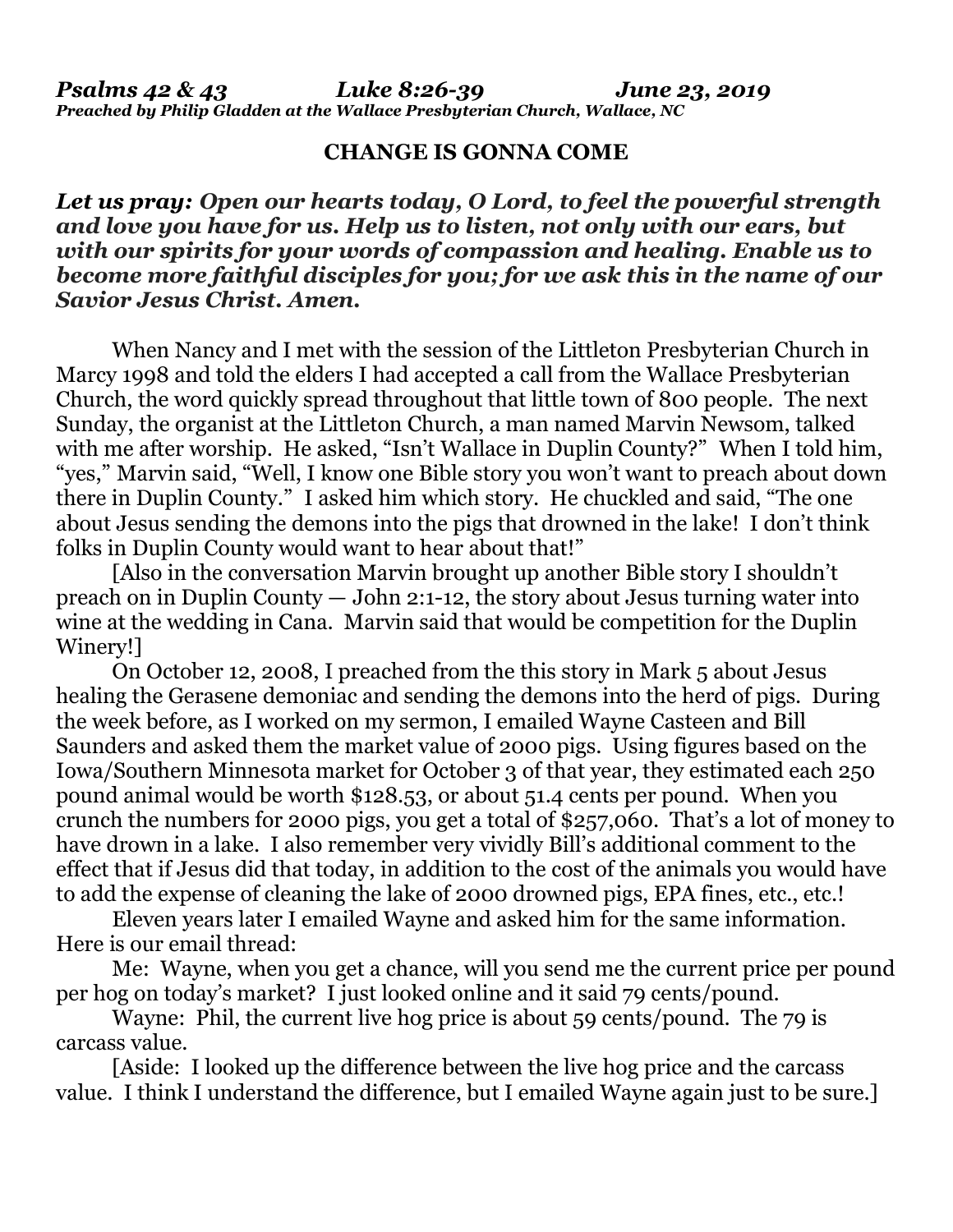Me: Wayne, which figure would be most accurate in determining how much money you would lose if 2000 hogs died before they went to market?

Wayne: 2000 grown hogs at 280 pounds each at 59 cents/pound would be \$330,400.

Me: Thanks. Lotta pork

Wayne: Yup. Bout 12 truckloads!

Me: No wonder the people god mad at Jesus when he put the demons in the pigs and they ran into the lake and drowned!

[I went back and adjusted the 2008 hog size to 280 pounds and crunched the numbers, for a total loss then of \$287,840.]

If you've ever wondered if the Bible is really relevant to our everyday lives — if you've ever wondered if the Bible has anything to do with the nitty-gritty details of human existence — just listen to what happened after those 2000 pigs ran down the steep bank into the sea and drowned: "The swineherds ran off and told it in the city and in the country. Then people came to see what it was that had happened. They came to Jesus and saw the demoniac sitting there, clothed and in his right mind, the very man who had had the legion; and they were afraid. Those who had seen what had happened to the demoniac and to the swine reported it. *Then they began to beg Jesus to leave their neighborhood.*" (Mark 5:14-17)

In last Sunday's sermon, I quoted Dr. N.T. Wright about the Trinity, who said, "Advent, Christmas, Epiphany, Lent, Good Friday, Easter, Ascension, Pentecost these events function as a sequence of well-aimed hammer-blows which knock at the clay jars of the gods we want, the gods who reinforce our own pride or prejudice, until they fall away and reveal instead a very different god, a dangerous god, a subversive god, a god who comes to us like a blind beggar with wounds in his hands, a god who comes to us in wind and fire, in bread and wine, in flesh and blood: a god who says to us, 'You did not choose me; I chose you.'"

After hearing today's story from Mark 5, we might add to N.T. Wright's list, "A God who comes to us in the midst of the tombs, a God who confronts and defeats the demonic powers that bind us, a God who disrupts the status quo and challenges our assumptions and upends the 'stability' we work so hard to maintain, a God who says, 'Go home to your friends, and tell them how much the Lord has done for you, and what mercy he has shown you.'"

Now, I'm assuming those who began to beg Jesus to leave their neighborhood were the owners of the pigs. The group probably also included some curious people from the neighborhood who knew the demon-possessed man. Maybe some of them had a financial stake in the herd of 2000 pigs. Perhaps some of them had a business contract with the Roman quartermasters to sell them salted pork to feed the troops. Whatever the reason — simple human curiosity or financial interest — they are in no mood to welcome the changes Jesus has brought to their neighborhood. Even though their neighbor, who has been tormented for years among the tombs, is now sitting quietly and fully clothed, they can't recognize and accept the change for good that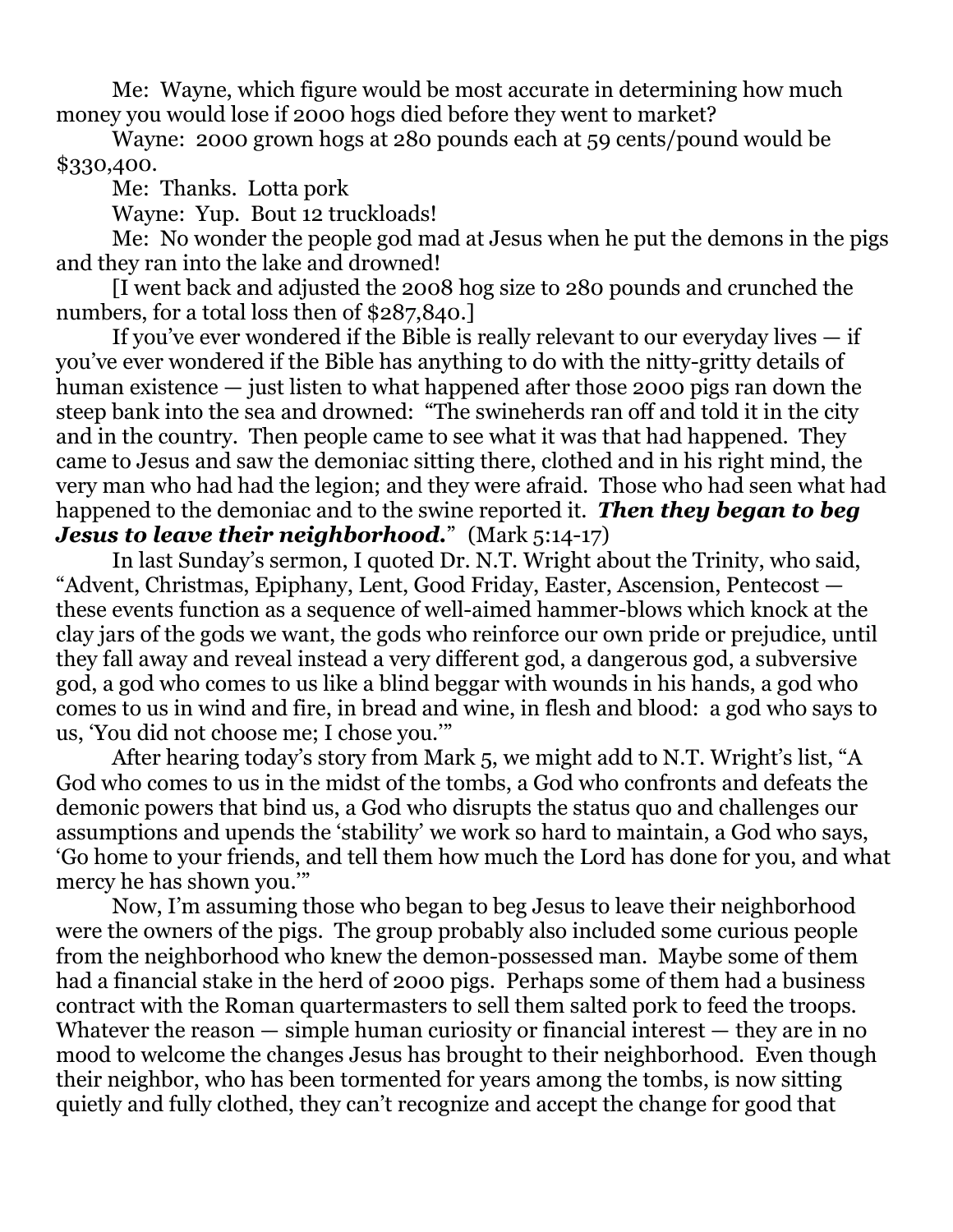resulted from God's power at work in Jesus Christ. The good that came from God's power also brought amazing changes to the neighborhood.

During the summer between my junior and senior years in college, and then again for a year after college graduation, I worked on the staff of a private psychiatric hospital in northeast Atlanta. Whether or not it's fair to say the man in today's story was suffering from what we would call "mental illness," I saw people who fit his description — people who had to be restrained; people who were out of control; people whose families had given up hope of doing anything with them.

But I also saw the reactions of families when "the sick one" in the family got better. On more than one occasion, a family would bring a member to the hospital and say, "Mama needs help" or "We don't know what do with Daddy." Well, Mama or Daddy would spend a couple of weeks in the hospital, away from the family system. Mama or Daddy would be put on some medications or get their meds straightened out. Mama or Daddy would have some daily structure. Mama or Daddy would talk with doctors and counselors and their peers. And guess what? Lots of times, Mama or Daddy would get better and be released from the hospital. On more than one occasion, the same family would be back in a short time, bringing Mama or Daddy or even another family member, and say, "Something's wrong with Mama or Daddy or Junior." The problem, of course, was that, while Mama or Daddy or Junior might have had some problems, the real problem was with the family system. And when Mama or Daddy or Junior got better, it disrupted the family system. The change for the better was often too much for the other family members to handle.

Today's gospel story has a volatile mix of human suffering and financial interests. Add to that mix the amazing power of God at work in Jesus Christ, and it's no wonder things explode. A little bit of theological geography might highlight the significance of the story. As someone has said, Jesus isn't just "on the other side of the lake," Jesus is "on the wrong side of the tracks."

Some Bibles refer to the man in this story as the "Gerasene demoniac" while others call him "the Gadarene demoniac." The town name isn't as important as the region of the Decapolis, southeast of the Sea of Galilee [Decapolis means "Ten Cities" no, not "Tin City"]. Jesus was in Gentile territory, far away from the Jewish center of Jerusalem and his hometown of Nazareth. On top of that, from a Jewish perspective, everything about this story is "unclean," that is ritually unclean. Jesus was among Gentiles. He was among the tombs of dead bodies. If you came into contact with dead bodies, you became ritually unclean. Jesus was dealing with demons. And, last but not least, Jesus was dealing with at least 2000 pigs, animals and food forbidden to the Jews.

However, none of these forbidden things stopped Jesus from doing what he always did — helping someone in need. On a broader scope, all of the "differentness" of the Gerasene district — the tombs, the demons, and the pigs — shows how God's power is at work and available *anywhere and everywhere*, not just within the confines of the church walls, among "God's church people," according to the way we have always done things before. The backdrop of this story contrasts the power of God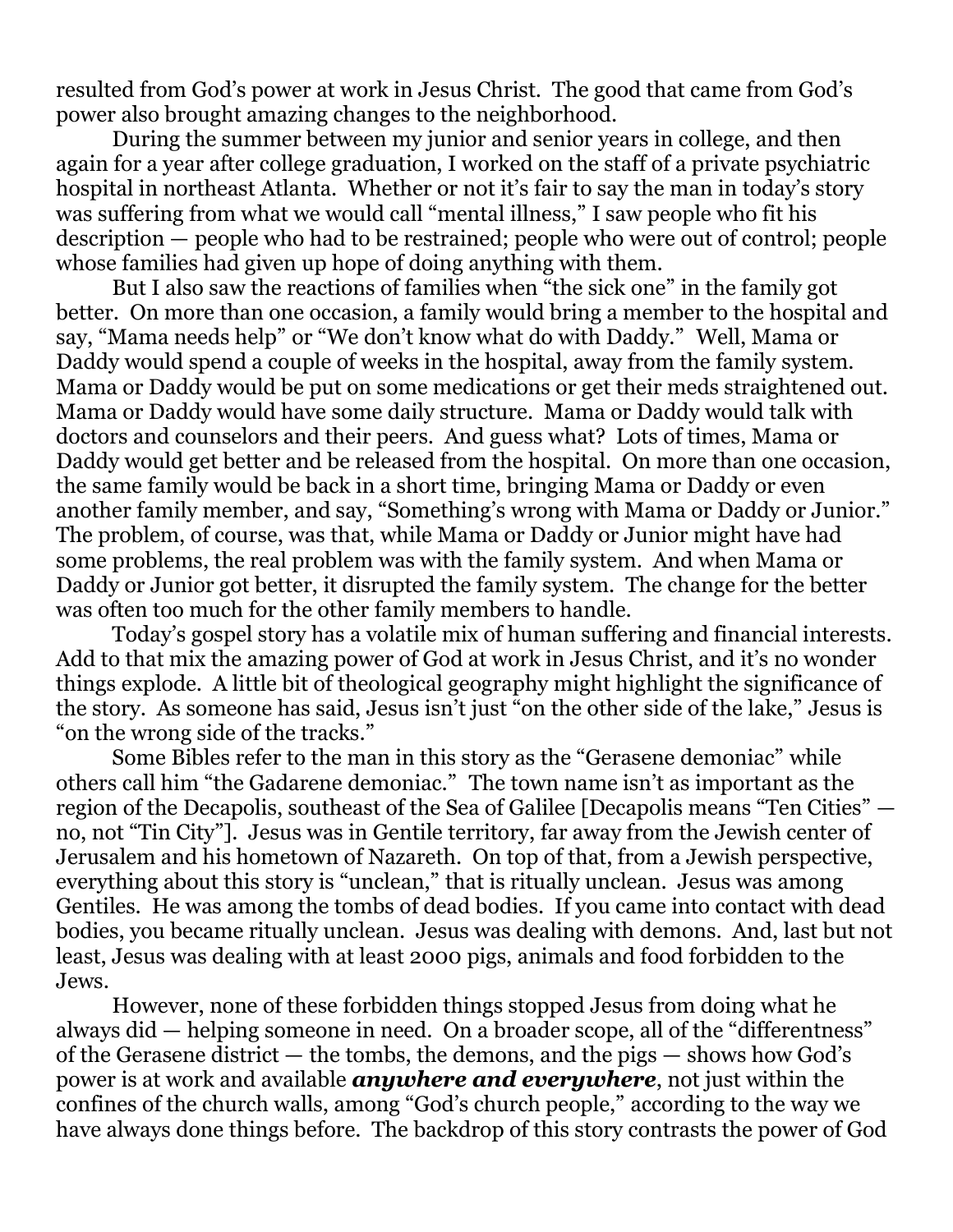at work in Jesus and the powers that bind us in this life and work against God, whether it is something like what the man in the tombs was suffering from or our financial interests or our traditions or our fears of the new and unknown or something else in life.

There's a subtle shift in this story as it moves along. At the beginning, we hear about a "man out of the tombs with an unclean spirit." He is wild, out of control, living a life of chaos, unable to be bound, isolated, howling and hurting himself. We can assume his neighbors tried their best ("no one could restrain him any more . . . no one had the strength to subdue him"). Perhaps they simply accepted things as they were. How could things change? The man's "strangeness" was defined by his neighbors' apparent "normalcy."

Then the demon-possessed man met the power of God in Jesus Christ, and his life was changed forever. What a remarkable contrast between verses 3-5 (where we read about his wildness) and verse 15 (where he is sitting there, clothed and in his right mind). The chaos has shifted from the "demoniac" to his neighbors. They are afraid. They are resentful. They beg Jesus to leave their neighborhood. Jesus brings healing and restoration and a sense of normalcy and hope to the man, but these very things cause turmoil and fear in the neighborhood. Things just aren't the same any more!

There's an even greater difference in the man's life between the beginning and the ending of the story. He moves from being filled with demons to being filled with gratitude and the good news. The healing is not an end in itself. He now has a commission in life, "to tell how much the Lord has done for you, and what mercy he has shown you."

The man responds obediently. He does more than just "tell or announce"' what the Lord has done for him. He begins "to preach, to proclaim" what the Lord has done for him, to the very same neighbors who had begged Jesus to leave their neighborhood.

Jesus had to go back across the lake, but he didn't leave the people of the Decapolis without hope or without another chance to respond to the good news of what God was doing among *all* the people. The people didn't want Jesus in their neighborhood. The cured man, however, was a constant reminder of the power of God in their midst, and of how things can be so different.

The "new things" that come from obeying Jesus' call bring changes that threaten our comfort level and security we find in the status quo. As the old saying goes, "If we keep on doing what we've always done, we're going to keep on getting what we've always gotten." It's a strange psychological phenomenon, that human beings will often prefer the familiarity of the known (no matter how painful or difficult) to the unfamiliarity of the unknown (no matter how much better things might be).

Today's gospel story turns the old saying on its head: "Better the devil you know than the devil you don't know." How often are we content with the devil we know, with those things that bind us in life, because we are afraid of the changes we will be asked to make if we choose Jesus Christ? How often do we respond to Jesus' call by saying, "Yes, Lord!" until his call hits too close to home or our pocketbooks or the way we've always done things or the security we've established through our own efforts?